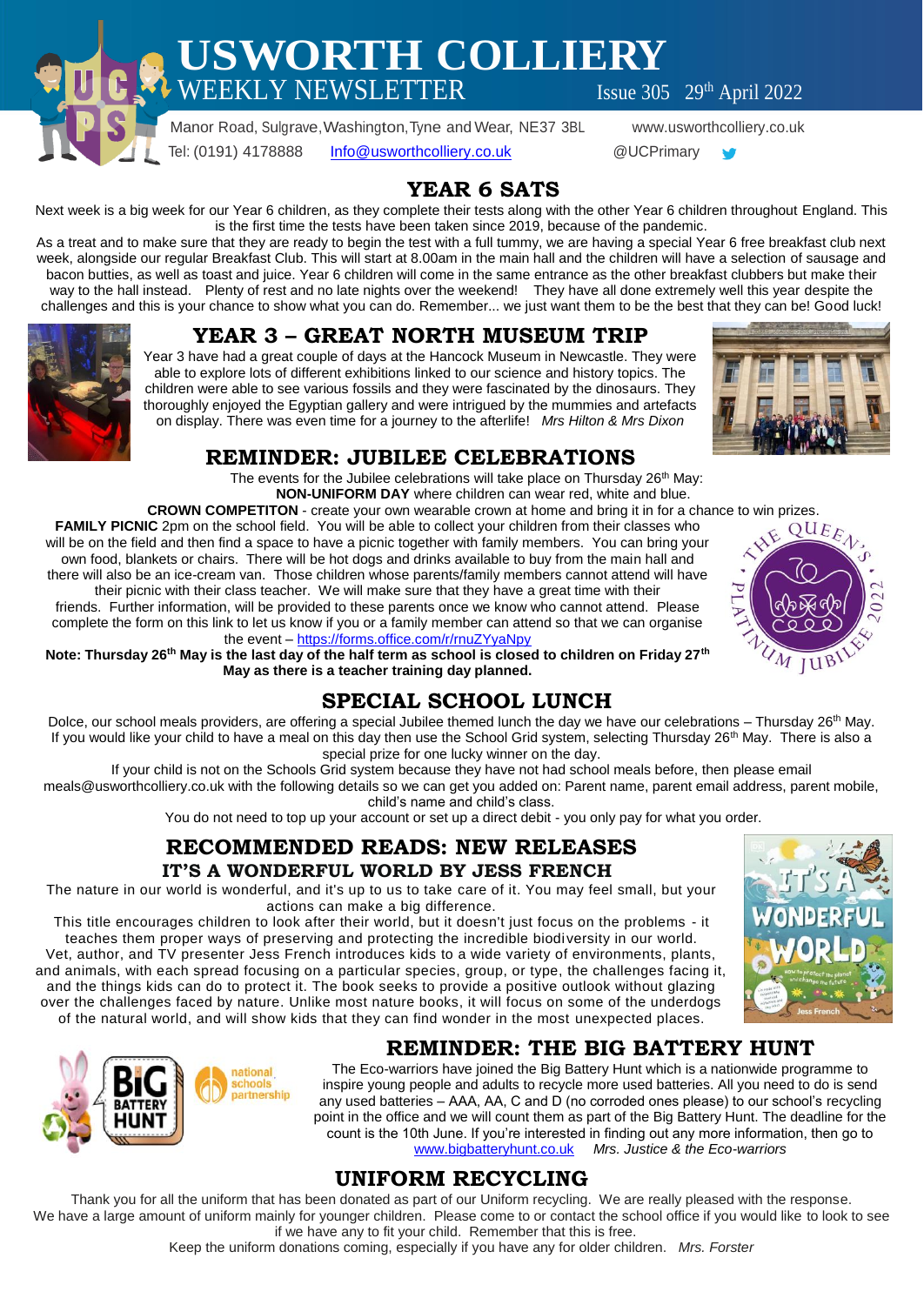#### **MATCH REPORT**

Last night saw The Colliery host the first round of the Columbia cup, competing against George Washington (GW), Wessington and Biddick - the only team to have beaten us this year. After Wessington and Biddick shared a goalless draw in the first match, the next one pitted us against GW. The Colliery dominated possession early on but couldn't find a way through until Josh played Bobby through to score his umpteenth goal of the season. He soon followed this up with a second after good build up play from Jake, Harrison and Liam, giving us a 2-0 victory. The third match saw another goalless draw between GW and Wessington, before we were up against Biddick, looking for revenge. A very close match ensued, with no side able to really get on top. Michael, Fin and Lewis stayed strong at the back but, on the few times Biddick did break through, Ollie was in imperious form in goal, most notably performing a flying one-handed save to turn a goal bound shot on to the post. With the match finishing 0-0, Biddick went on to win their final match 5-0. That meant the Colliery went into our final match knowing a win would send us through, whilst any other result would mean Biddick would be the team in the final. Again, the team dominated, with Tyler creating numerous chances in his best performance yet for the team. As the match wore on it seemed that it would not be our night, with Liam hitting the woodwork and the opposition 'keeper making two point-blank saves from Bobby. With time ticking down, a lovely cross into the box from Josh was handled by one of the opposition players giving us a penalty. With Biddick watching on in horror, Bobby, as cool as you like, placed his penalty into the bottom corner. Some solid defending by the entire team saw out a 1-0 win, sending us through to the finals in a fortnights time. Every player played their part in getting us there for the first time since Mr Foster and I started running the team. A massive well done to all of the players and thank you again to all of the parents for supporting. *Mr. Millett*

#### **AGE RESTRICTED SOCIAL MEDIA**

Over the last few months, school have been dealing with issues that the children are having on social media or via messaging on their phones outside of school. Although the issues are happening at home, the aftermath in school is quite significant. It not only causes issues between children in school but it disrupts the learning, which is our core purpose as a school. I would like to remind parents that there are age restrictions on social media for a reason - the children are not emotionally mature enough to use it appropriately. It should not be an excuse that all their friends have it, so they are allowed it. At the very least, if you allow your children to have phones and use social media then you must monitor their use to make sure that they are not using offensive language towards others or posting inappropriate videos/photos. You should also think carefully about when the children have access to social media or their phones. Consider keeping phones downstairs on a night or outside their bedrooms.

Below is a reminder of age-restrictions for social media:



Further information and reasons why social media is inappropriate for primary age children can be found on <https://www.internetmatters.org/resources/what-age-can-my-child-start-social-networking/> Thank you for your help. If you need any support or advice, please contact Mrs. Saggers at the school office.

# **DIARY DATES FOR SUMMER TERM**

**MORE DATES TO BE ADDED OVER THE NEXT FEW WEEKS Monday 9<sup>th</sup> May to Thursday 12<sup>th</sup> May**<br>Tuesday 10<sup>th</sup> May **Tuesday 10<sup>th</sup> May** Base to Riverside bowling competition<br> **Monday 16<sup>th</sup> May** Base to South Shield beach **Monday 16<sup>th</sup> May Base to South Shield beach**<br> **Thursday 19<sup>th</sup> May** Belected Year 5 & 6 for lawr **Thursday 19<sup>th</sup> May** Selected Year 5 & 6 for lawn bowling competition<br> **Monday 23<sup>rd</sup> May** Selected Year 5 & 6 for countdown cricket compe **Monday 23<sup>rd</sup> May** Selected Year 5 & 6 for countdown cricket competition<br> **Wednesday 25<sup>th</sup> May** Selected Year 6) Spm **Wednesday 25<sup>th</sup> May** London trip meeting for parents (Year 6) 5pm<br>**Thursday 26<sup>th</sup> May London Thursday 26<sup>th</sup> May** Platinum Jubilee celebrations in school (non-u **Thursday 26<sup>th</sup> May Platinum Jubilee celebrations in school (non-uniform, assembly & family picnic)**<br> **Friday 27<sup>th</sup> May Property CEACHER TRAINING DAY – school closed to children Friday 27th May TEACHER TRAINING DAY – school closed to children MONDAY 30th MAY – FRIDAY 3 rd JUNE – HALF TERM HOLIDAY Monday 6 Pupils return to school Tuesday 7th June to Thursday 9th June** Edinburgh Zoo trip for reception **Wednesday 8<sup>th</sup> June** Selected Year 4 to skipping festival **Thursday 9<sup>th</sup> June** Selected Year 3 & 4 to Quadkids athletics competition **Friday 10th June** Selected Year 5 & 6 for countdown cricket competition **Tuesday 14th June** Class and team photographs to be taken 1JB to Rising Sun country park **Friday 17<sup>th</sup> June** 1EH to Rising Sun country park **Monday 20<sup>th</sup> June**<br>**Wednesday 22<sup>nd</sup> to Thursday 23<sup>rd</sup> June** London theatre trip – Year 6 Wednesday 22<sup>nd</sup> to Thursday 23<sup>rd</sup> June<br>Thursday 23<sup>rd</sup> June Selected Year 5 & 6 to orienteering festival **Wednesday 29<sup>th</sup> June** 4RB trip to Newcastle